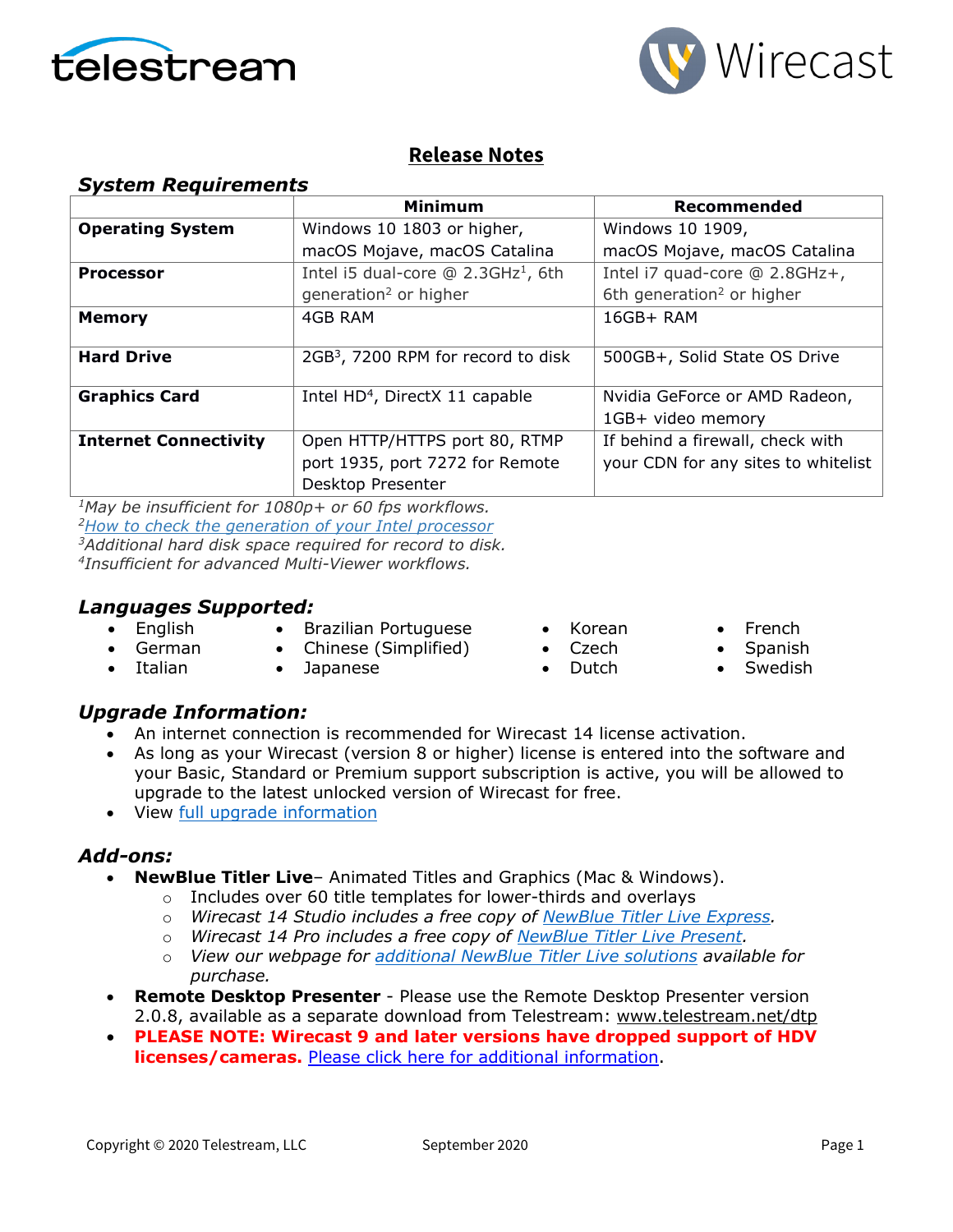



## *Best Practices*

### **Minimum Required Upload Speed:**

- It is recommended that an upload speed rate of at least double the selected video bitrate be available, especially for a total target bitrate of 10Mbps (Megabits per second) or less, or when there are multiple outgoing streams.
- Upload speed can be tested at a website such as [TestMy.net/upload.](http://testmy.net/upload)
- Additional tasks that can consume upload bandwidth on the network should also be considered when determining how much of the available upload bandwidth can be allocated towards streaming.

#### **Rendezvous**

Wirecast Rendezvous uses WebRTC technology that can be very resource intensive. For the best experience, we suggest considering the following table when choosing hardware:

|                        | Studio (2 guests + 1<br>host) | Pro (7 guests + 1<br>host)  |
|------------------------|-------------------------------|-----------------------------|
| Bandwidth <sup>5</sup> | Add 4 Mbps                    | Add $5+$ Mbps <sup>6</sup>  |
| Processor <sup>5</sup> | $15$ quad-core <sup>7</sup>   | $i7$ quad-core <sup>7</sup> |

<sup>5</sup> Based on a single simultaneous stream of 720p30 x264 @ 4.0Mbps.

<sup>6</sup> Bandwidth per guest will scale downwards as more are added to maintain reliability.

<sup>7</sup> Minimum recommended processor with example stream<sup>4</sup>. More demanding workflows may require a more capable CPU.

See our [Rendezvous Best Practices Guide](http://www.telestream.net/pdfs/technical/Wirecast-Rendezvous-Best-Practices-Guide.pdf) for more information.

#### **ISO Recording:**

- Solid State Drive or fast RAID array recommended for ISO Recording and Replay functionality.
- Actual data rates will vary depending on quality level selected for ProRes (Mac) or MJPEG recording (Windows), as well as the resolution and frame rate selected.
	- For Mac ProRes recording please refer to [Apple's ProRes data rate specifications.](https://en.wikipedia.org/wiki/Apple_ProRes#ProRes-Overview)
	- Windows MJPEG Best Quality Guidelines (Megabytes per second):
		- o *1080i and 1080p 29.97 and 30 FPS, MJPEG Best Quality* ~25MB/sec
		- o *1080p 60 FPS, MJPEG Best Quality* ~50 MB/sec
		- o *720p 59.94 and 60 FPS, MJPEG Best Quality* ~20 MB/sec
- Total expected data rate should be compared to available disk write speed to ensure adequate disk throughput.

### *Failure to ensure the available disk write speed is greater than the highest expected total data rate may result in frames being dropped from recordings (ISO, Replay, and Record-to-Disk).*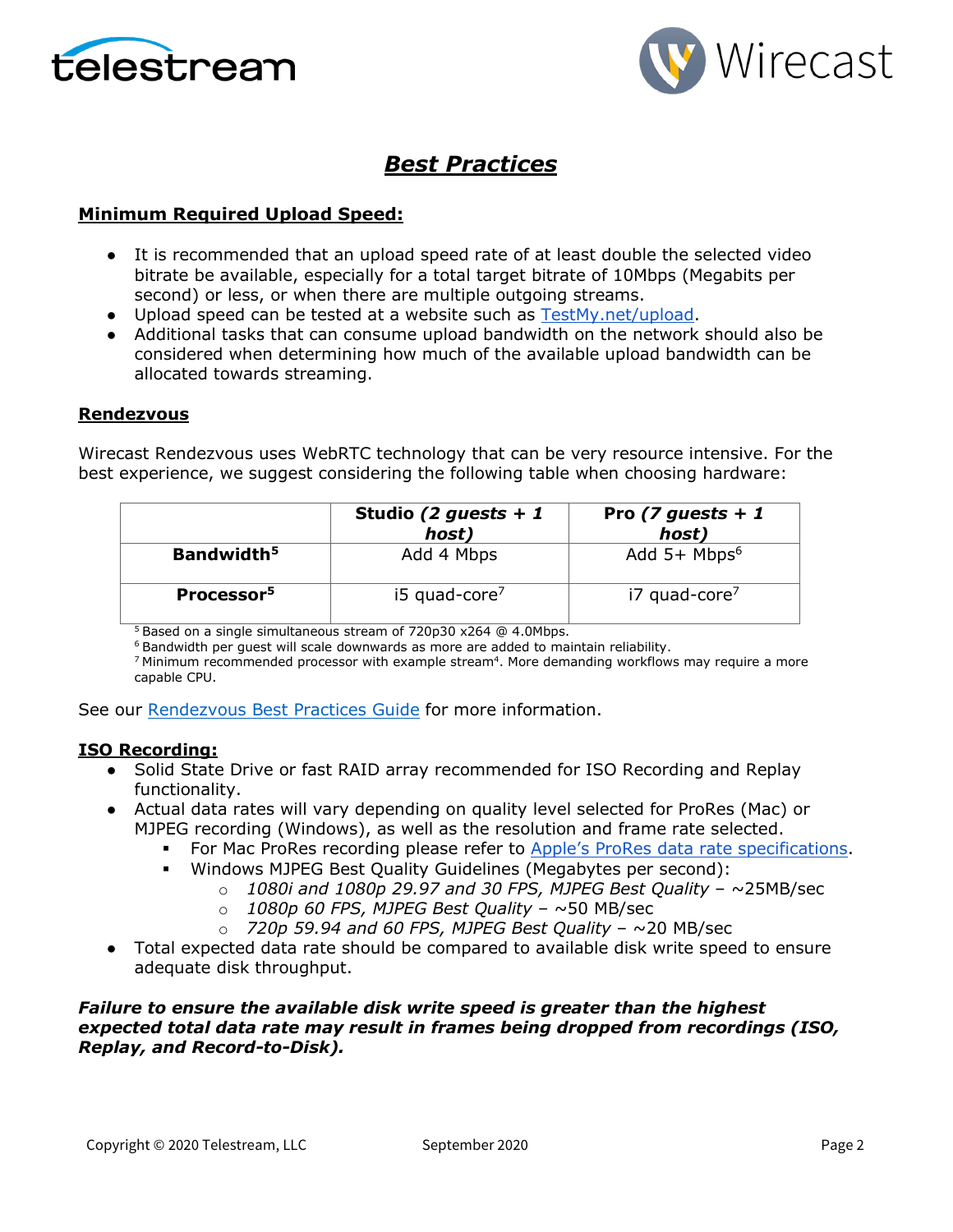



## *Best Practices (cont.)*

### **Hardware accelerated encoding requirements:**

• Intel Quick Sync Video encoding requires an Intel CPU with an Intel® QuickSync Video core[.](http://ark.intel.com/search/advanced?QuickSyncVideo=true&MarketSegment=DT)

[List of Intel CPUs supporting QuickSync](https://ark.intel.com/content/www/us/en/ark/search/featurefilter.html?productType=873&0_QuickSyncVideo=True)

- NVIDIA NVENC encoding requires an NVidia GPU with Kepler architecture or newer[.](https://developer.nvidia.com/nvidia-video-codec-sdk) [NVIDIA only maintains a general list of supported GPUs](https://developer.nvidia.com/nvidia-video-codec-sdk)
- Apple Hardware Accelerated H.264 encoding requires a Mac with an integrated Intel GPU\*.

*\*This may change in the future, as the Apple API decides what hardware acceleration method is to be used. At the time of this writing, only Quick Sync via an Intel GPU is supported.*

### **High frame-rate streaming (60fps):**

- High frame-rate streaming will result in increased CPU usage and require a higher bit rate (4Mbps or higher) for a quality encode.
- Simply switching to a higher frame-rate without ensuring the CPU and bitrate are sufficient may result in a lower quality encode.

### **CPU Usage:**

- Consider lowering your canvas frame rate and/or streaming resolution to lower CPU usage.
- Maintained system CPU usage greater than 60% will increase the likelihood of dropped frames.

*(End of Page)*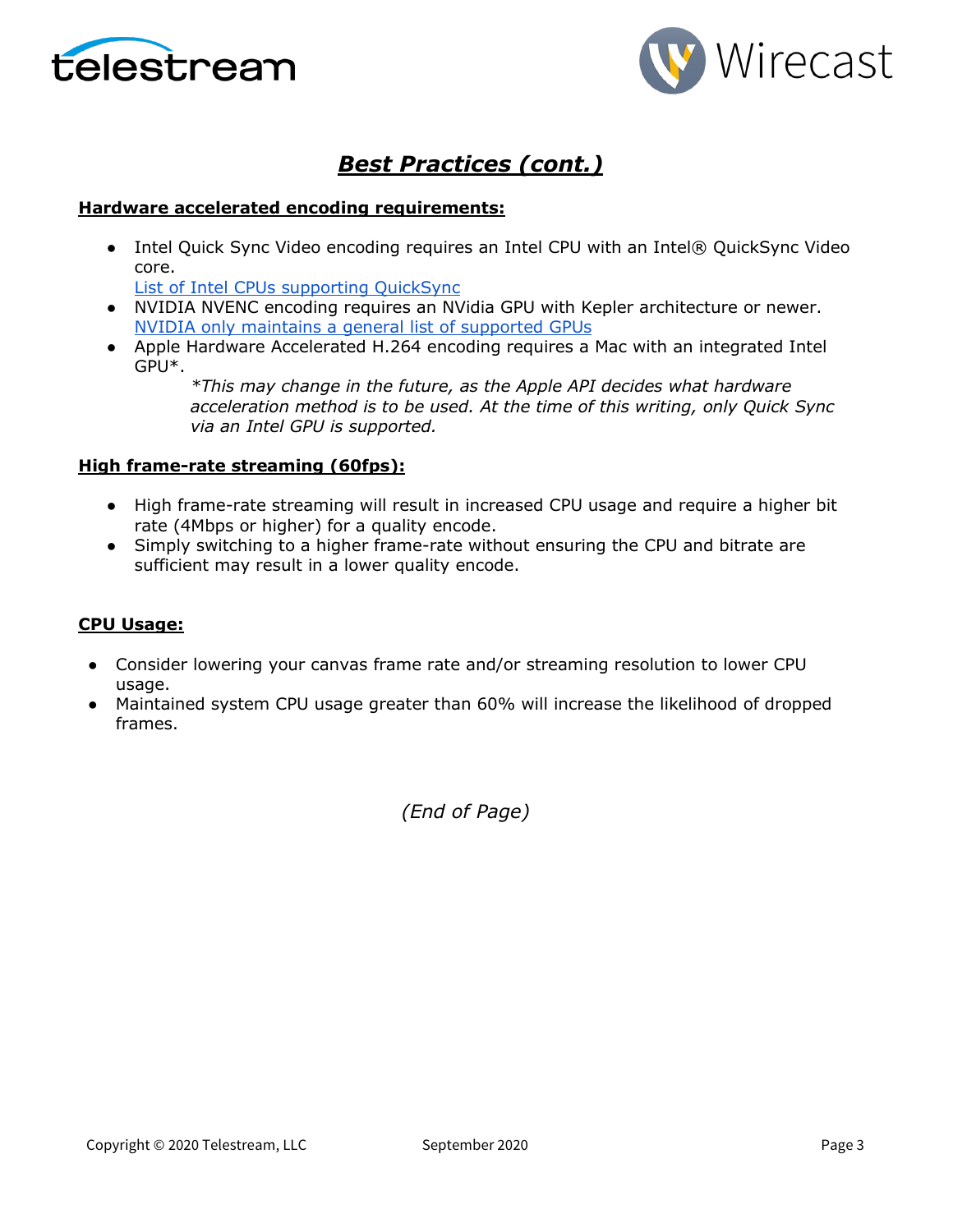



# **Wirecast 14.0.1**

- **Fixes:**
	- WIRE-17908: Fixed rare crash when stopping an RTMP output on macOS

# **Wirecast 14.0**

- **New & Improved:**
	- WIRE-17882: Added an option on Wirecast Gear licenses to disable audio capture from the capture cards.
	- WIRE-17852/ WIRE-17835: Added a lock button to link the new width and height size fields in the Video Properties tab.
	- WIRE-17730: Updated Wirecast Gear 300 and 400 series capture cards drivers and SDK to version 190.1.
	- WIRE-17825: Brightened the display of Stream/Record/ISO Times.
	- WIRE-17705: Removed a superfluous error message.
	- WIRE-17704: Implemented a new way to scale your sources using a handy Jog Wheel widget.
	- WIRE-17674: Add a visual example to the documentation of the Countdown Clock Display Gear icon menu.
	- WIRE-17666: Removed Auto-Canvas option as it was confusing and no longer serving a useful purpose. New documents will default to 720p. Older documents will be set at their actual canvas size, and you'll get a warning if your output resolutions don't match your canvas size.
	- WIRE-17628: We updated some code to make our capture card inputs more efficient for Wirecast Gear 300 and 400 series.
	- WIRE-17617: Updated the highlight color for Windows buttons to be less obnoxious than the bright green.
	- WIRE-17610: Clarified a bit of wording on Chromakey Properties.
	- WIRE-17594: Added support for Snap Camera.
	- WIRE-17586: Improved the design of the NDI GPU encoding toggle button to make it clearer which was off, and which was on.
	- WIRE-17585: Added a checkbox option in Advanced Preferences to allow you to reconnect live shots automatically if they get disconnected. Defaults to checked.
	- WIRE-17577: Implemented a system of fixed latency for selecting the video & audio frames to render for each source. As part of this, we added a new text field to the Advanced section of the Preferences that will let you specify the Global Input Latency Wirecast should use. Lower latency means more possibility of audio blips; longer latency means more delay before video & audio are shown.
	- WIRE-17556: We added an option to disconnect all peers when ending a Rendezvous session
	- WIRE-17533: Added the ability to set a LinkedIn Live event to "Public" or "Private".
	- WIRE-17467: Added a font face pop up to more accurately select font variations.
	- WIRE-17451: Updated the term "Audio Interface" to the more descriptive "Audio Playback" for clarity.
	- WIRE-17432: Now we allow you to create a custom encoder when outputting to Facebook Live.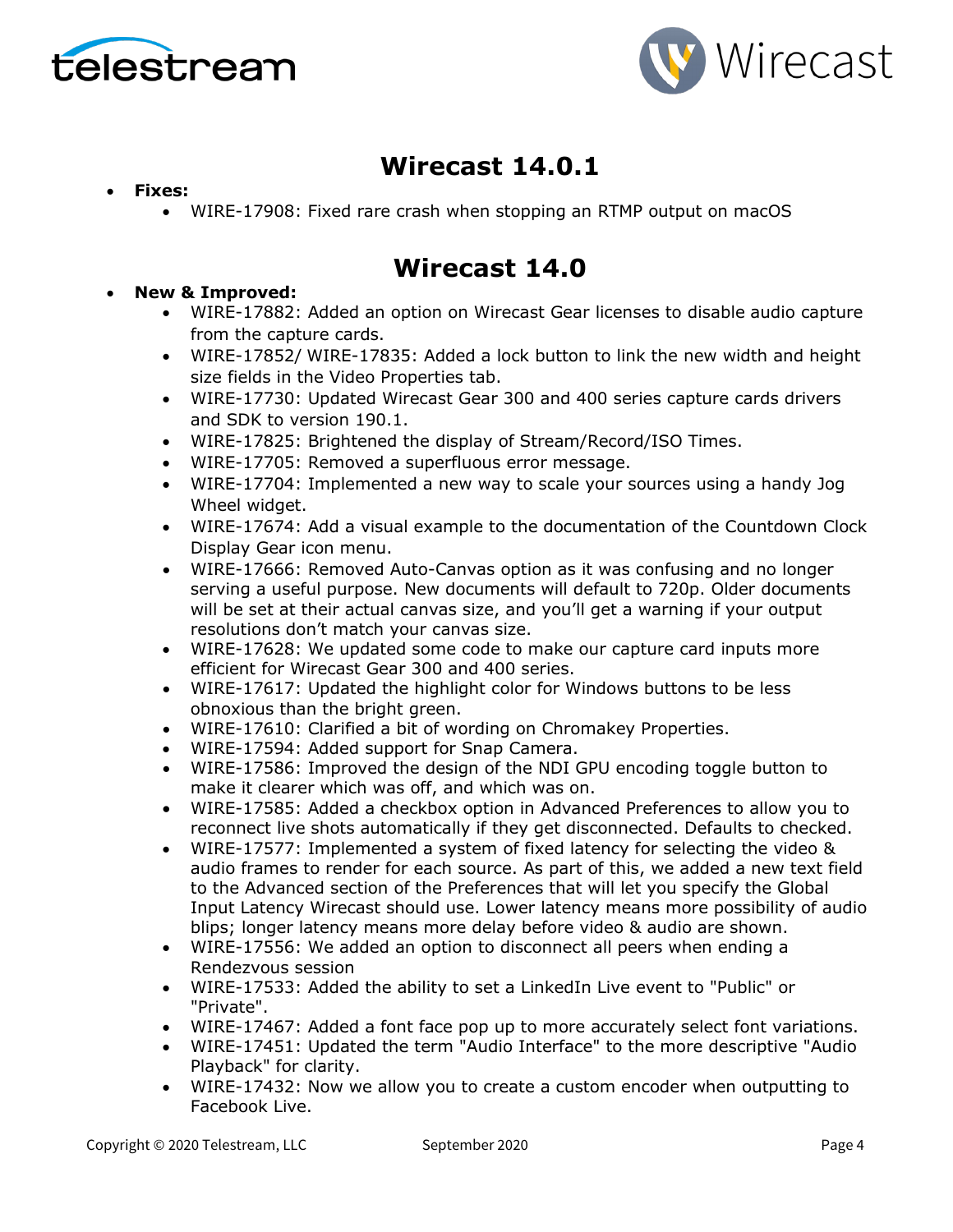



- WIRE-17325: Added a tooltip to help explain the Facebook Optimize Connection button.
- WIRE-17318: We no longer notify you when a new update comes out if your OS is not supported.
- WIRE-17317/WIRE-17238: Updated the button placement in the Rendezvous dashboard to prevent you from unintentionally starting a new session when you meant to connect to a previous session.
- WIRE-17313: Made a minor update to the Vimeo Output API.
- WIRE-17277: Enabled GPU decoding for NDI sources.
- WIRE-17260/WIRE-16693: Updated our Solid Color overlay functionality with a fancy new GPU-accelerated one.
- WIRE-17229: Gave a minor makeover to our "Add Source" Window layout.
- WIRE-17197: Implemented a number of changes to improve the reconnection behavior of Wirecast Go when used as a source.
- WIRE-17190: Smoothed out audio from sources when connecting and disconnecting.
- WIRE-17077: Updated to NDI SDK 4.5.
- WIRE-17019: Wirecast now opens at the size of the screen instead of at a certain size in the top left corner of the screen
- WIRE-16972: Made some under-the-hood improvements to the Audio Mixer, which should result in an improved efficiency and reduced CPU load.
- WIRE-16933: Upgraded our Webstream plugin (libVLC) to version 3.0.8.
- WIRE-16930/ WIRE-16734/ WIRE-6613 /WIRE-14: Introducing Chroma Key v2: Added new features to our Chroma Key to enable more accurate keying, including spill suppression, edge coloring, clipping ranges and more.
- WIRE-16929: Introducing Color Key: Added a new Color Key feature which keys using colors in the RGB space. Useful for images (logos) that have non-black and non-white backgrounds.
- WIRE-16928: Introducing Luma Key: Added a new Luma Key feature which sets the image alpha based on the intensity  $(y)$  value, ignoring the color (U and V) values. This is useful if you have a logo with a white or black background you wish to remove.
- WIRE-16925/WIRE-12741/WIRE-16650: Rebuilt our Mulitviewer, and in the process, added some cool new audio meters.
- WIRE-16847: Implemented a menu & menu items under the 'Switch' menu that restores the toggle functionality of Layers in the Main Shot Display area.
- WIRE-16783: Rebuilt the Shot Layers User Interface- you'll notice some snappier animations and a subtle new look.
- WIRE-16749: Added support for new "made for Kids" guidelines in YouTube destination.
- WIRE-16739: Improve the Output Statistics for RTMP Destinations.
- WIRE-16732: Changed the way we store/show your document thumbnail, to reduce file size.
- WIRE-16699: Rewrote our text widget to, among other things, improve performance and smoothness of scrolling text.
- WIRE-16663: There is now a 'Delete all' button in the Asset Manager window to remove all missing assets at once.
- WIRE-16648: Switched from the Apple-deprecated OpenGL render engine to Metal on macOS.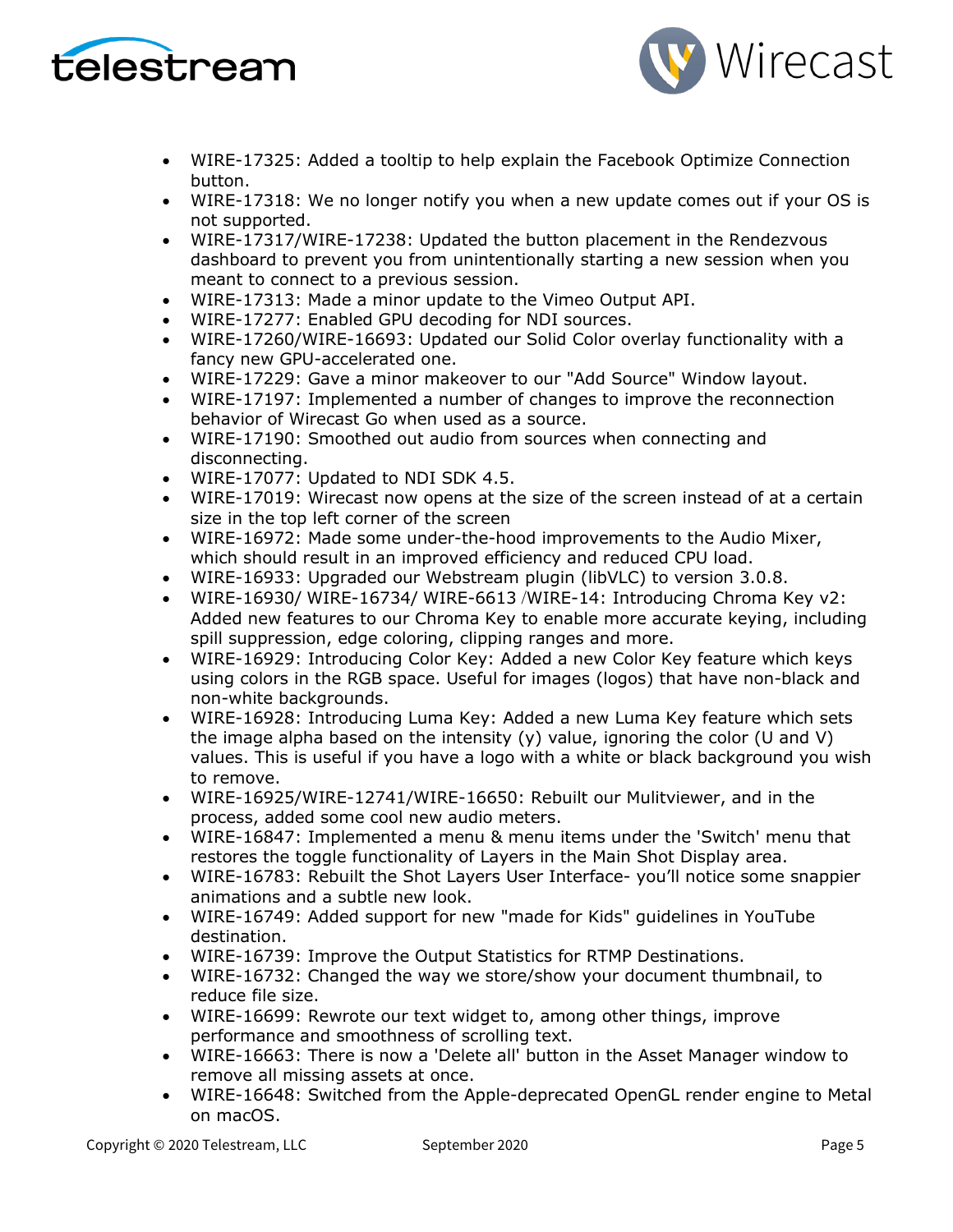



- WIRE-16129: Major improvements in the way Wirecast sizes incoming video sources. This, along with the new ways you can resize your videos and bounding boxes, should make it much easier to get your media precisely the size you want it to be.
- WIRE-15995/WIRE-17442: We moved the status bar to the bottom of the main document UI to free up space at the top. It will show System CPU, bitrate, dropped frames, viewer count, Facebook reactions and Telestream Cloud status.
- WIRE-15915: Added the ability to bring in an NDI audio only source.
- WIRE-15584: Added an "Add All" button in Rendezvous to more efficiently add all guests at once.
- WIRE-14979: We now allow you to set In and Out points on your Custom (Stinger) transitions.
- WIRE-14072: We added an improvement so that all sources appear and disappear from the source list while the Add Source dialog is showing, so you no longer need to close and reopen the dialog to see updates.
- WIRE-12911: Improved experience when a shot gets disconnected. You now have the option for disconnected shots to be replaced with the red question mark, a transparency, or an image of your choice.

### • **Fixes:**

- WIRE-17879: Fixed an issue with drop shadows on Windows.
- WIRE-17869: Fixed a word wrapping issue that could occur when specifying Width/Height on macOS.
- WIRE-17864: Fixed a transition issue on macOS when transitioning media with a drop shadow.
- WIRE-17863: Fixed a very rare crash that could occur when dragging the Edge Color slider in the Chroma Key properties tab.
- WIRE-17862: Dragging shots on the Main Shot display should no longer cause Wirecast to become unresponsive on Windows.
- WIRE-17861: Fixed an issue where clicking "Apply Default" could cause the Chroma Key to stop updating.
- WIRE-17855: Squashed a crash that could occur when adding a Text shot then adding a Title shot.
- WIRE-17854: Fixed a crash on that could happen when you quit Wirecast.
- WIRE-17853: The lock icon on the Shot Layer Properties was inconsistent between macOS and Windows. Not they match.
- WIRE-17881/WIRE-17849: Fixed some missing translations.
- WIRE-17845: We updated our trace log to be more useful to us in diagnosing errors.
- WIRE-17838: The Chroma Key dropper samples were not always aligned with the mouse cursor – now they are.
- WIRE-17833: Fixed a crash on macOS when saving a document if there were unused assets that were created from the Rendezvous Dashboard.
- WIRE-17826: Removed some embarrassing text use for testing only.
- WIRE-17808/ WIRE-17807: Fixed a crash that could happen when dragging JPEG directly onto Shot Layers Tab.
- WIRE-17806: Fixed another crash that could happen when switching between Playlist tab and Main Shot tab with certain legacy documents.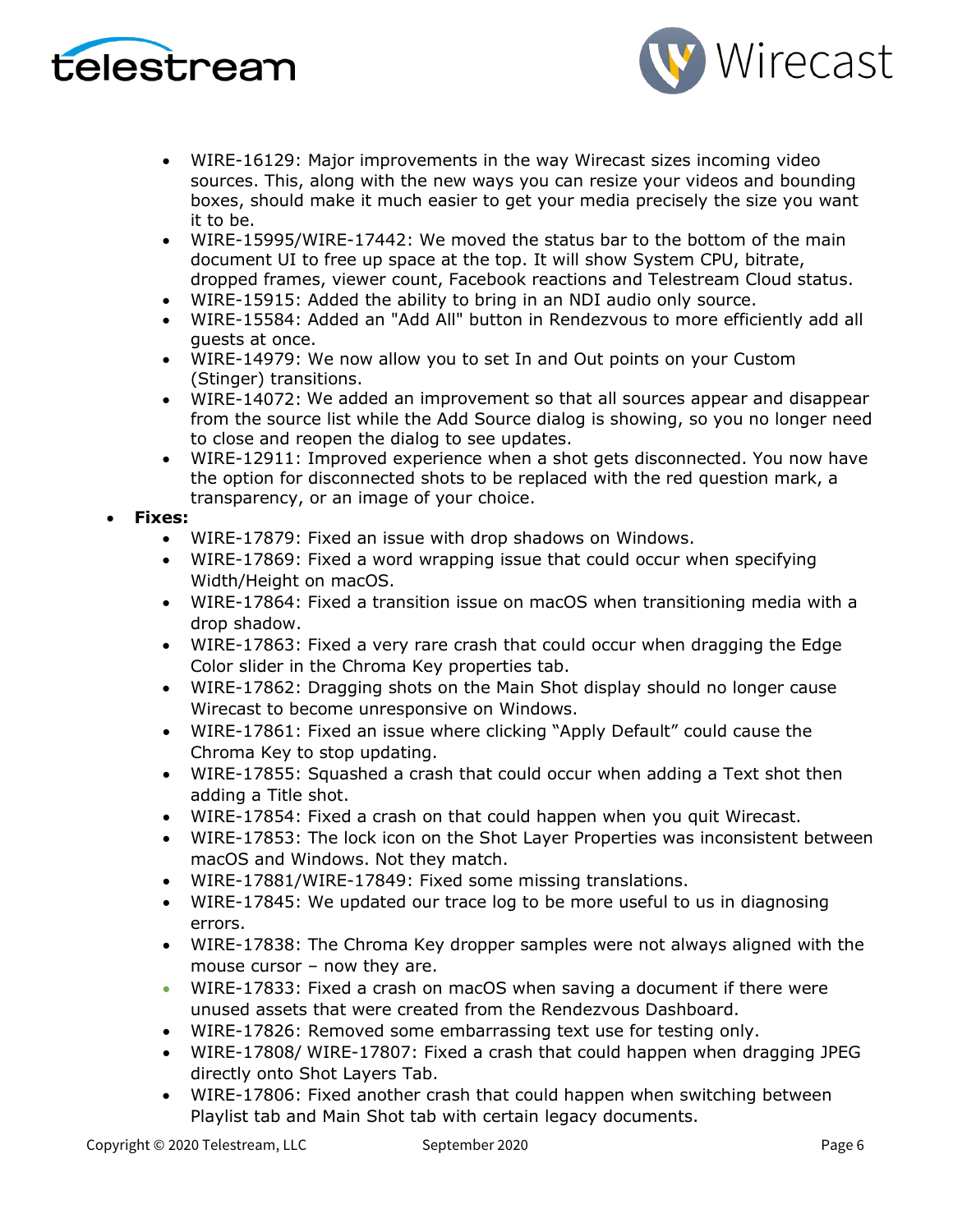



- WIRE-17805: Playlists were missing their thumbnail images we found them and put them back.
- WIRE-17802: Scale-to-Fit button was not doing what it was supposed to do when assets had a crop applied. Now it's behaving.
- WIRE-17796: Removed references in our User Guide to an old feature involving the ability to move between Keynote slides in Wirecast.
- WIRE-17793: We brightened display of timecode for media playback in Live you're welcome Barrie.
- WIRE-17791: Fixed an error where YouTube accounts with no upcoming events would show "Error retrieving streams from server".
- WIRE-17790: Fixed an issue with our new Chroma/Luma/Color Key where in one Beta version it was making the subject partially transparent.
- WIRE-17783: Loading Wheel no longer appears when transitioning from Clear Layer to any shot on macOS.
- WIRE-17782: Stinger Transitions are now scaled properly in the "Manage Stinger Transitions" menu.
- WIRE-17771: Improved the error message that you'd get if you previewed an event on YouTube, and then went back to Wirecast and tried to enable Auto-Start for that event.
- WIRE-17767: Cut transitions no longer have a one-frame overlap
- WIRE-17749: Fixed an issue that could cause Titler Live sources to disappear if set to auto-live
- WIRE-17746: Fixed a crash on Windows that could happen when importing images
- WIRE-17744: Now you can decorate text with a shadow AND a background
- WIRE-17742: Fixed an issue with text that could potentially corrupt memory.
- WIRE-17739: Fixed a damn memory leak on exit after selecting a layer in Preview
- WIRE-17738: Fixed a crash when switching from Playlists back to the Main Shot Layers
- WIRE-17735: Fixed a flicker in the lower left side of the UI
- WIRE-17734: Another leak fixed also related to clicking on empty preview
- WIRE-17732: Cleaned up our Duplicate Shot Options menu
- WIRE-17721: It was reported that Scale to Fit and Stretch to Fit were not working properly- we revamped that whole area anyway. Be sure to check that out.
- WIRE-17719: The Facetime camera is no longer defaulting to the lowest option
- WIRE-17717: Fixed an indefinite hang that happened when devices were missing
- WIRE-17716: Fixed an issue that could cause the UI to stop responding on Windows after several hours of operation
- WIRE-17715: Translated some text
- WIRE-17713: Text Justify is no longer broken
- WIRE-17111: Scaling-related fix: Rendezvous shots should no longer resize after saving and reopening
- WIRE-17710: We dropped support for macOS 10.13 and added a warning notification that you can't install if you're not on 10.14 or later.
- WIRE-17709: "Smooth" and "Cut" transitions are no longer choppy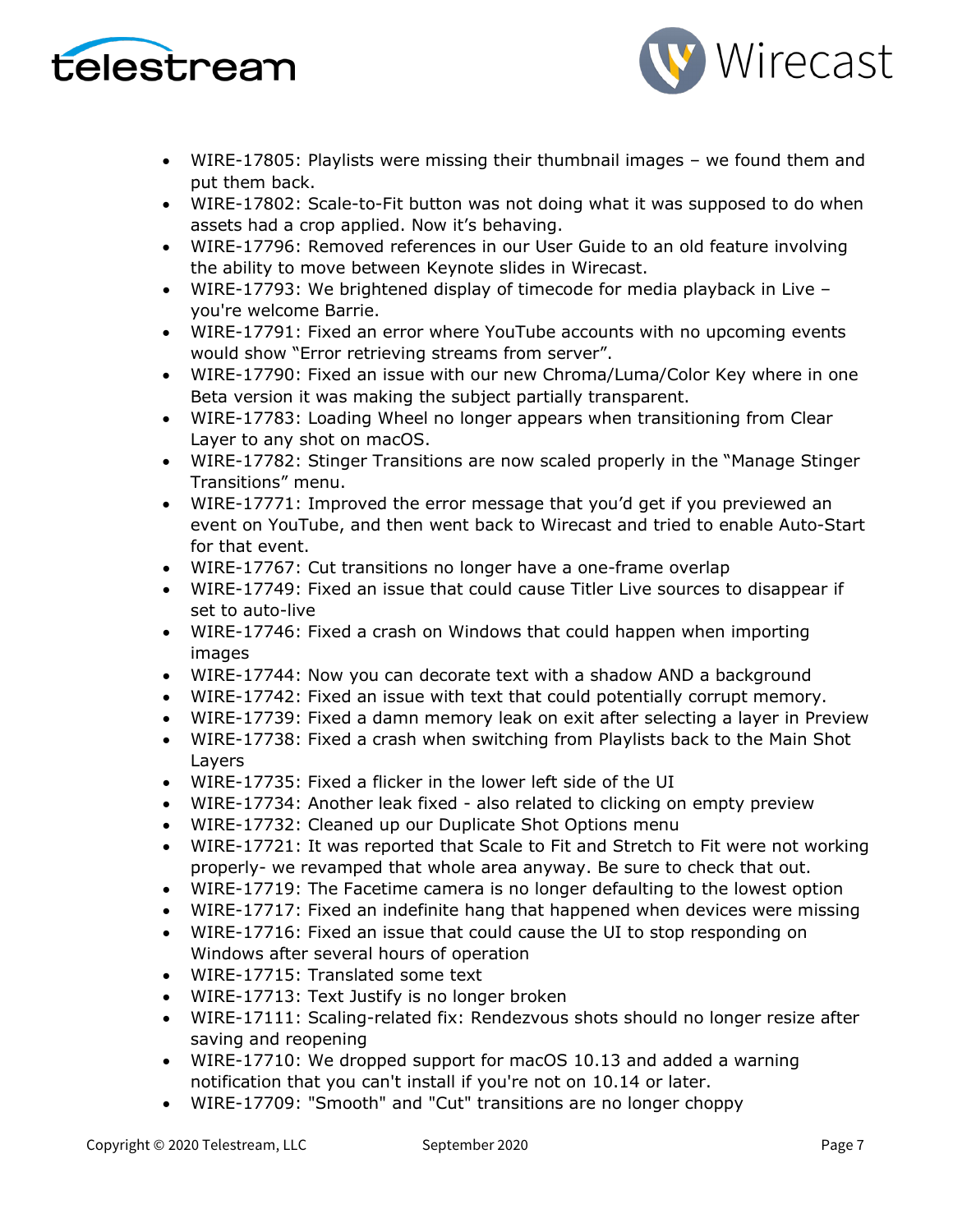



- WIRE-17699: We increased the time we attempt to synchronize incoming audio and video sources for ISO recording - in order to handle sync better.
- WIRE-17696: Fixed an issue on Mac where certain transitions would cause all layers to transition instead of just the changed layer
- WIRE-17688: When you add a new output destination, we now don't retain the old data in the new output configuration
- WIRE-17687: Fixed an issue during long streams that cause latency to accumulate for certain Sources
- WIRE-17677: Fixed several small memory leaks on macOS.
- WIRE-17663: Fixed crash that could occur when opening the LinkedIn Login page on certain machines
- WIRE-17663: Fixed an issue that caused a crash with the LinkedIn OAuth Login page
- WIRE-17662: Output Settings sidebar was not updating when the destination was changed. Now it does.
- WIRE-17658/WIRE-17641: Fixed an issue where deleting a Playlist could cause Wirecast to enter a state where Shots could not be selected.
- WIRE-17646: If you set a delay on your Video Shot it will no longer reset itself intermittently.
- WIRE-17643: Fixed a bug where if you selected Configure Monitor and then System Audio Capture your Config Monitor selection would get reverted to your previous selection.
- WIRE-17642: Fixed a crash on Mac that could occur when you had a screen capture source
- WIRE-17640: Removed Syphon Inject from User Guide.
- WIRE-17639: Fixed a bunch of cropping issues including the Control key not working
- WIRE-17633: We've removed Syphon Frame as a Source Option. Syphon depends on the OpenGL framework, (which Apple is in the process of deprecating), and as of version 14.0, we've moved Wirecast to the Metal framework, which is not compatible with Syphon.
- WIRE-17630: Added a warning when you disconnect Rendezvous sources so you don't accidentally disconnect people.
- WIRE-17629: Removed use of the word "Master" in Wirecast and documentation in favor of Main Shot Bin and Main Audio Mixer.
- WIRE-17627: Fixed drop shadows being upside down on macOS.
- WIRE-17623: Fixed a YouTube authentication issue.
- WIRE-17622: The "Remove when finished" option for media playback works again.
- WIRE-17619: Minor change of text color on the clock to make it visible
- WIRE-17614: If you open your document on a screen that was smaller than the one it was created on it was opening too large to fit in window. That's been fixed.
- WIRE-17609: Fixed a minor issue that would result in Chromakey being selected when you meant to select Lumakey.
- WIRE-17608: Stinger Transitions now maintain their alpha channels
- WIRE-17605: Fixed a rare crash that could happen when a Rendezvous Guest joined a session.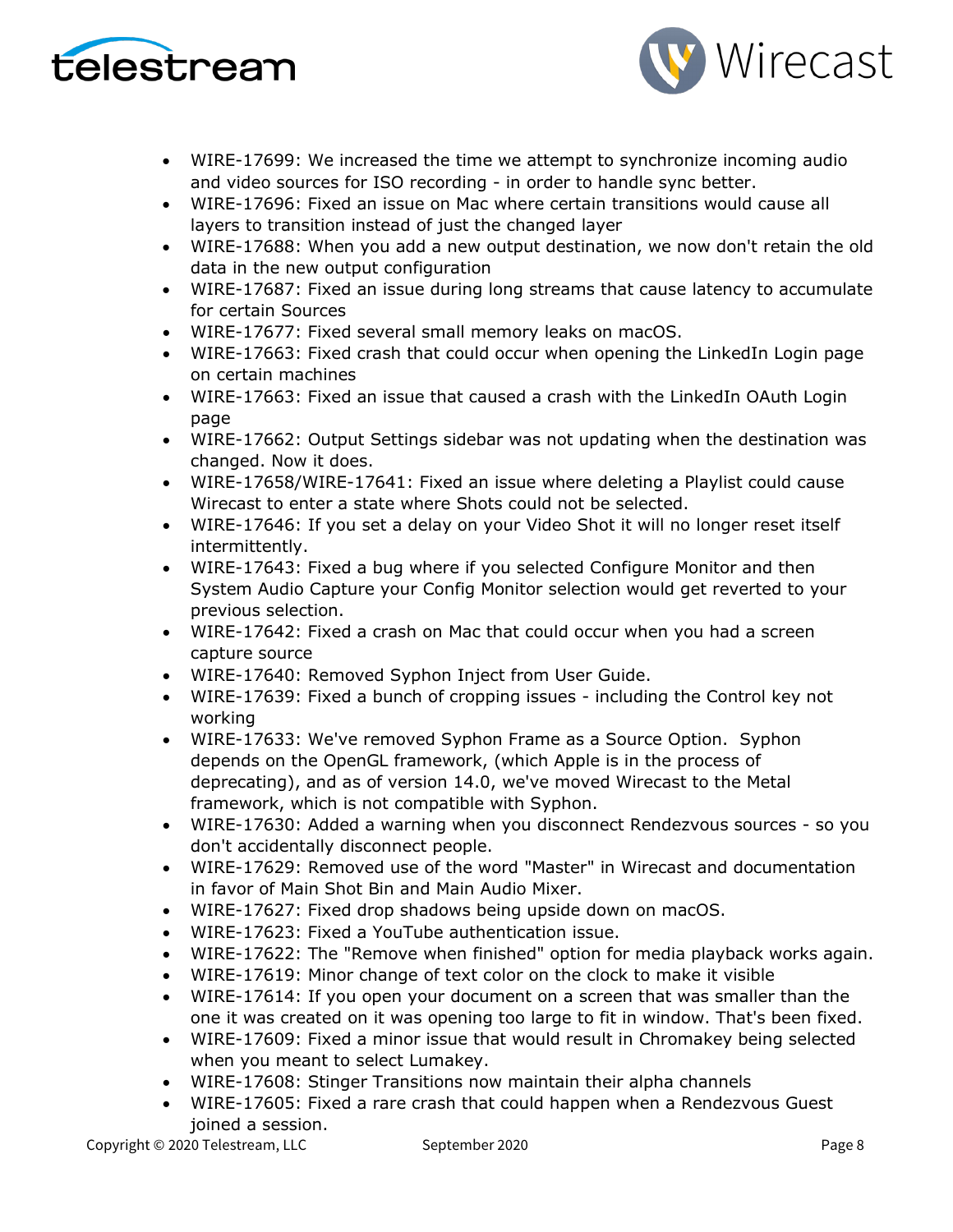



- WIRE-17603/WIRE-17286/WIRE-16571: Fixed an issue that would cause capture cards to switch sources each time you rebooted your computer. See NOTE below.
- WIRE-17599: Fixed a crash that would occur when starting a Rendezvous Session when a disconnected audio source was in the Live Program Out Mix.
- WIRE-17598: Fixed a crash when changing the Solid Color sources' width or height to zero.
- WIRE-17593: Removed forced bold, italic and bold italic from fonts that don't support them.
- WIRE-17592: Fixed another rare crash on Windows.
- WIRE-17590: Teradek Sources no longer autofill Host, Port and Stream Name.
- WIRE-17588: Fixed an issue on Wirecast Gear 300 and 400 series where the capture cards could drop bits of incoming audio.
- WIRE-17587: Typefaces and typeface shadows were being cut off by bounding box - we've made some fixes to that.
- WIRE-17584: Fixed an issue on Windows where text was disappearing seemingly by evil magic
- WIRE-17580/WIRE-17578: Mattes now work again.
- WIRE-17282: Manual focus on NDI PTZ control now works.
- WIRE-17576: Fixed a crash when switching shots with certain transitions if the Rendezvous Live Output camera was set to the Document's output.
- WIRE-17574: Fixed rare crash on Windows.
- WIRE-17564: Fix rare crash when switching shots to a Rendezvous Guest that has disconnected.
- WIRE-17562: The app UI is no longer obscured on Windows when you've scaled to >100%
- WIRE-17553: Fixed rare crash that could occur when a Dynamic Destination sends Wirecast an invalid XML file.
- WIRE-17546: Fixed an issue causing a shot to flicker and video to freeze
- WIRE-17537 and WIRE-16355: Fixed some audio issues when using Elgato Game Capture HD60 Pro
- WIRE-17536: More translations of text
- WIRE-17527/ WIRE-16883: Fixed rare crash at quit on macOS.
- WIRE-17525: Fixed a bug where you could inexplicably no longer manipulate shots using your mouse
- WIRE-17522: Fixed another rare lockup
- WIRE-17512: In the Audio Properties panel, it turns out changes made to the gain channel sliders were not being sent live.
- WIRE-17490: The Select Screen Region feature of Screen Capture now works again on macOS.
- WIRE-17489: Fixed a few issues with text scrolling that were known issues in Beta 1.
- WIRE-17465: Fixed an issue where output destination names would rebel, if left unnamed, and take over a name from an existing destination.
- WIRE-17463/ WIRE-17420/ WIRE-16591/ WIRE-15317: Satisfyingly, fixed a number of rare crashes that could occur when switching shots.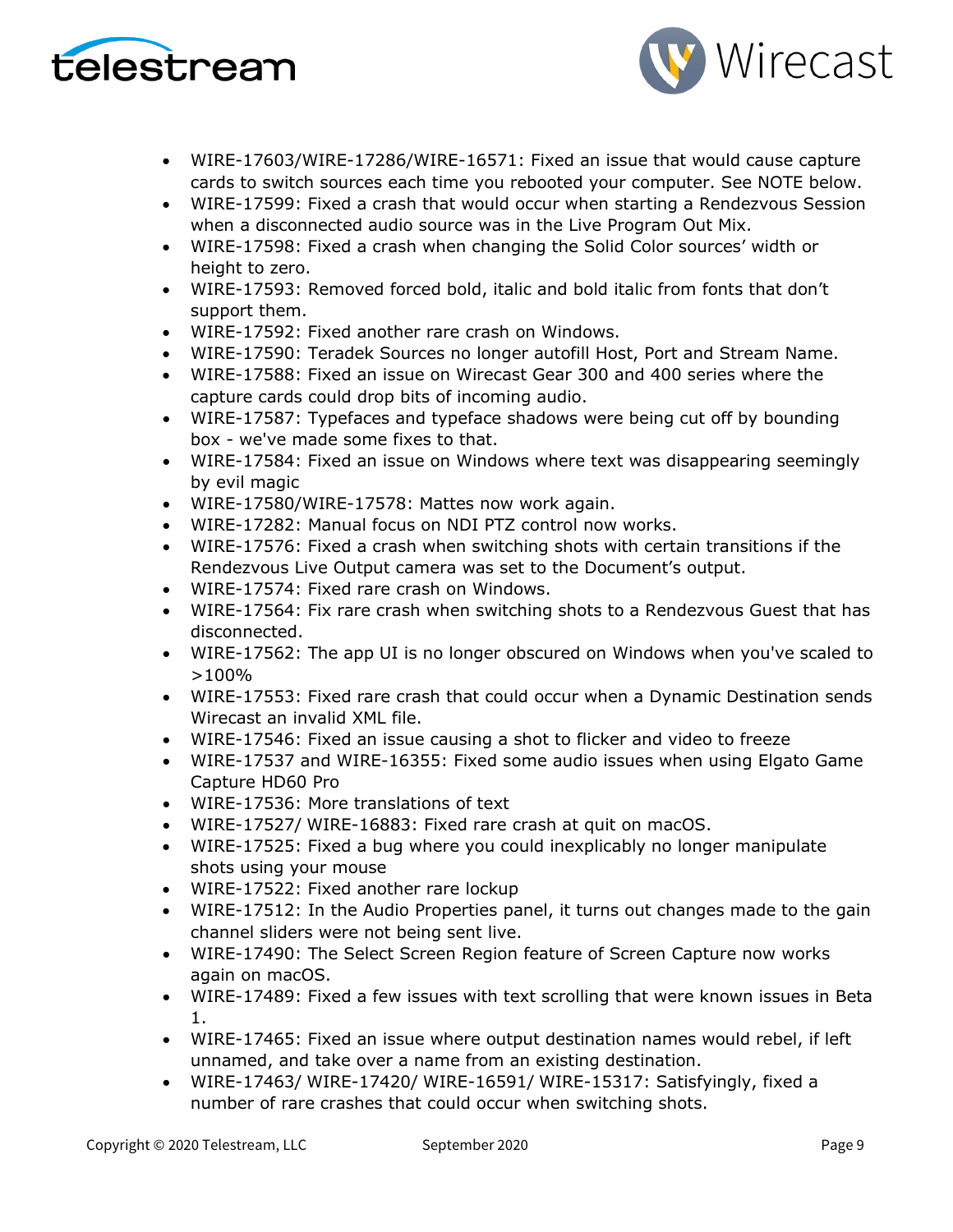



- WIRE-17460: Now we impose a limit (75) on the number of layers within a shot (for your own good).
- WIRE-17448: Removed Studio badges from Wirecast UI.
- WIRE-17441: Fixed a possible audio sync issue stemming from the capture cards in Wirecast Gear 300 and 400 series.
- WIRE-17440: Updated the Facebook Live API to make it possible to schedule a live event on Facebook from Wirecast again.
- WIRE-17427/WIRE-13538: Resolved a crash that could occur if you added more than 49 layers to a shot.
- WIRE-17412: Fixed a very rare hang when deleting a replay layer.
- WIRE-17408/ WIRE-17334: Fixed an issue that would let you close a document without saving some source properties settings - thus causing you to lose those settings.
- WIRE-17378/WIRE-17213: Fixed issue where your text and clock shots would suddenly go missing.
- WIRE-17373: Auto-Canvas was sometimes reporting the wrong resolution.
- WIRE-17343: Added a font face pop up to more accurately select font variations.
- WIRE-17323: Fixed a confusing error that would show a Wirecast crash error upon opening.
- WIRE-17315: The websocket connection to the server was closing unexpectedly when using a VPN service with Rendezvous. So now we add a periodic ping to keep the websocket connection alive.
- WIRE-17304: Restricted Virtual Camera to only output from one document at a time.
- WIRE-17303: Fixed a scaling issue where icons could be erroneously horizontally stretched
- WIRE-17302: Input fields in Output Settings are no longer unresponsive following a single factor authentication failure.
- WIRE-17291: Fixed a Fatal Application error that could occur when streaming
- WIRE-17279: Fixed a crash that could occur if your document freaked out and got into a state where it wasn't ready for the next action. This could occur when attempting a screen capture when an audio driver is not installed, or you have shots programmed to an Elgato StreamDeck.
- WIRE-17261/ WIRE-17174: NDI audio can now be sent joyously and distortionfree to Rendezvous participants
- WIRE-17259: Wirecast no longer fails silently when attempting to connect to a scan converter source that's larger than 8K.
- WIRE-17256: Now we don't prompt you twice to overwrite saved documents on macOS Catalina.
- WIRE-17243: Cleaned up our YouTube output settings adding better error messaging and streamlining the way you start/stop events
- WIRE-17236: Icons were incorrectly displaying mute in a browser connection when entering a Rendezvous session.
- WIRE-17226: Updated the Media File icons are the same in the Add Source dialog.
- WIRE-17216: Documentation now correctly notes that Monitor screen capture will provide a higher frame rate source than a Window screen capture.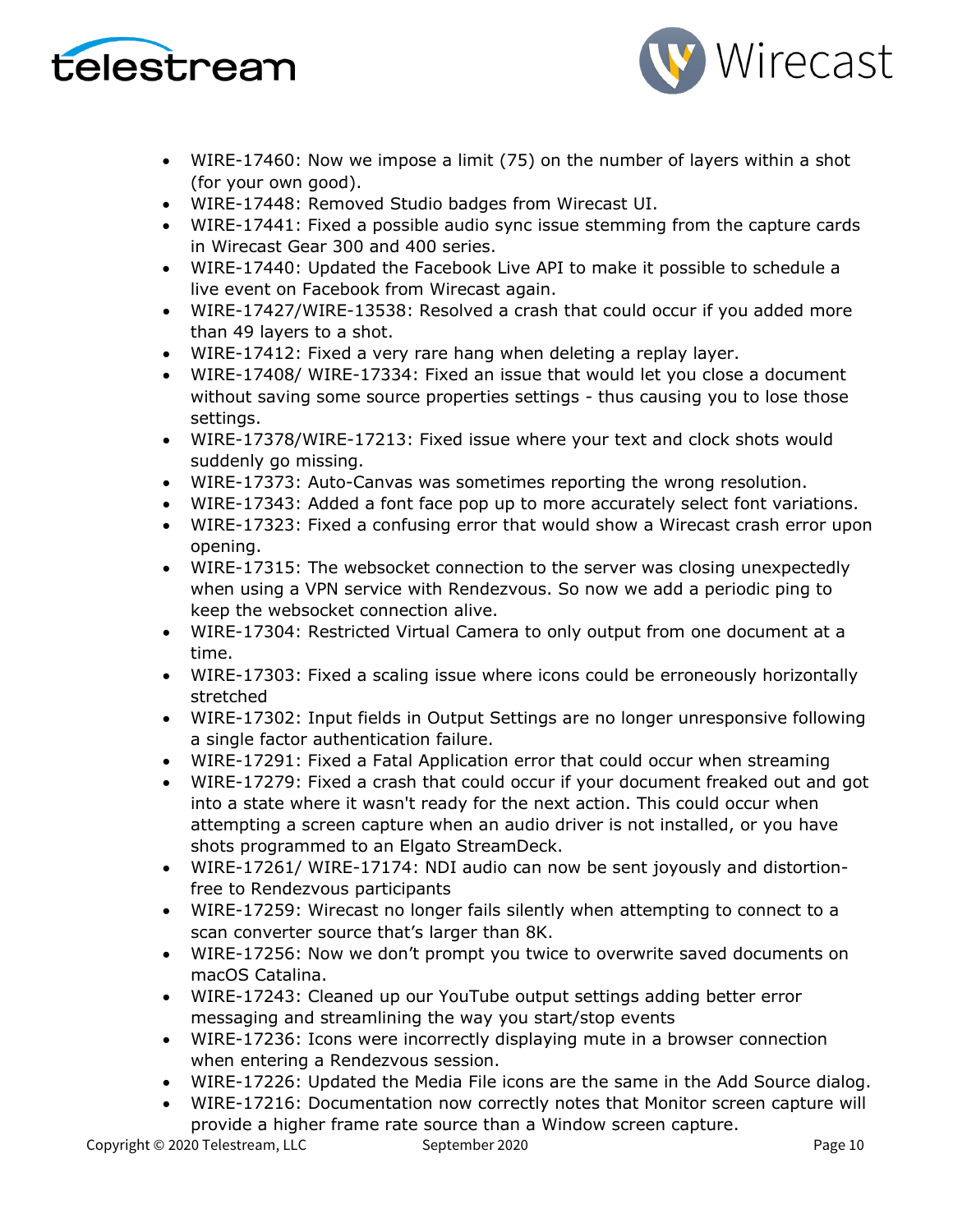



- WIRE-17210: Fixed a minor memory leak in the YouTube Destination.
- WIRE-17201: YouTube is deprecating the StreamNow functionality. All YouTube live streams must now be done through events. So we changed some stuff related to that.
- WIRE-17196: Worked around an issue where the NDI HX app provides invalid audio timestamps when sending to Windows.
- WIRE-17192: We disabled the Facebook Speed test when streaming via Wirecast Restream since the location wasn't local and optimizations were invalid
- WIRE-17189: Emojis, and other characters are showing correctly again in Rendezvous.
- WIRE-17169: Added a notification when attempting to install on Windows 8.x. (Psst: It requires Windows 10 or higher).
- WIRE-17164: Canvas Size limitations are now enforced when using custom presets.
- WIRE-17150: If your document was saved with a layer off in a previous version of Wirecast, and opened in Wirecast 13, the layer would not appear. We found your missing layer and brought it home.
- WIRE-17148/WIRE-17075: Fixed a rare crash when running the app in the background on macOS.
- WIRE-17142: When sending live captions through our WebServices platform, certain platforms are not handling b-frames correctly resulting in garbled captions. To account for that, we added new "Cloud Captioning" encoding presets that turn b-frames off and increase bit rate (to account for inherent quality loss of turning off b-frames).
- WIRE-17278: Now your encoding preset won't spontaneously change after you create an event.
- WIRE-17133: Add documentation for sources that can be used with ISO Recording.
- WIRE-17126: Selected transition was not used when using Keyboard Shortcuts when AutoLive was enabled.
- WIRE-17124: Add ability to Screen Capture hardware accelerated applications on Windows 10 1903 and higher. Examples are Chrome, Firefox and Zoom.
- WIRE-17095: Improve the peak bitrate behavior of the Apple H.264 encoder. This fix only applies to macOS 10.15+.
- WIRE-17087: Fixed an error in the YouTube API caused by the reported user's region being unsupported
- WIRE-17084: Facebook recently made changes to Groups that restricts any app from accessing certain features, such as the Live API, until an admin grants access to the app. We updated our error message for this so you might actually know what it means and what to do about it.
- WIRE-17080: Increased the efficiency of data calls for Facebook scheduled events
- WIRE-17065: Fixed an issue using audio interfaces with Rendezvous on macOS.
- WIRE-17063: Improved resiliency when dealing with apps that feed us video timestamps that are off from the audio timestamps (e.g. JustWifiCam on iOS).
- WIRE-17055: Fixed a crash that could occur while setting up a YouTube event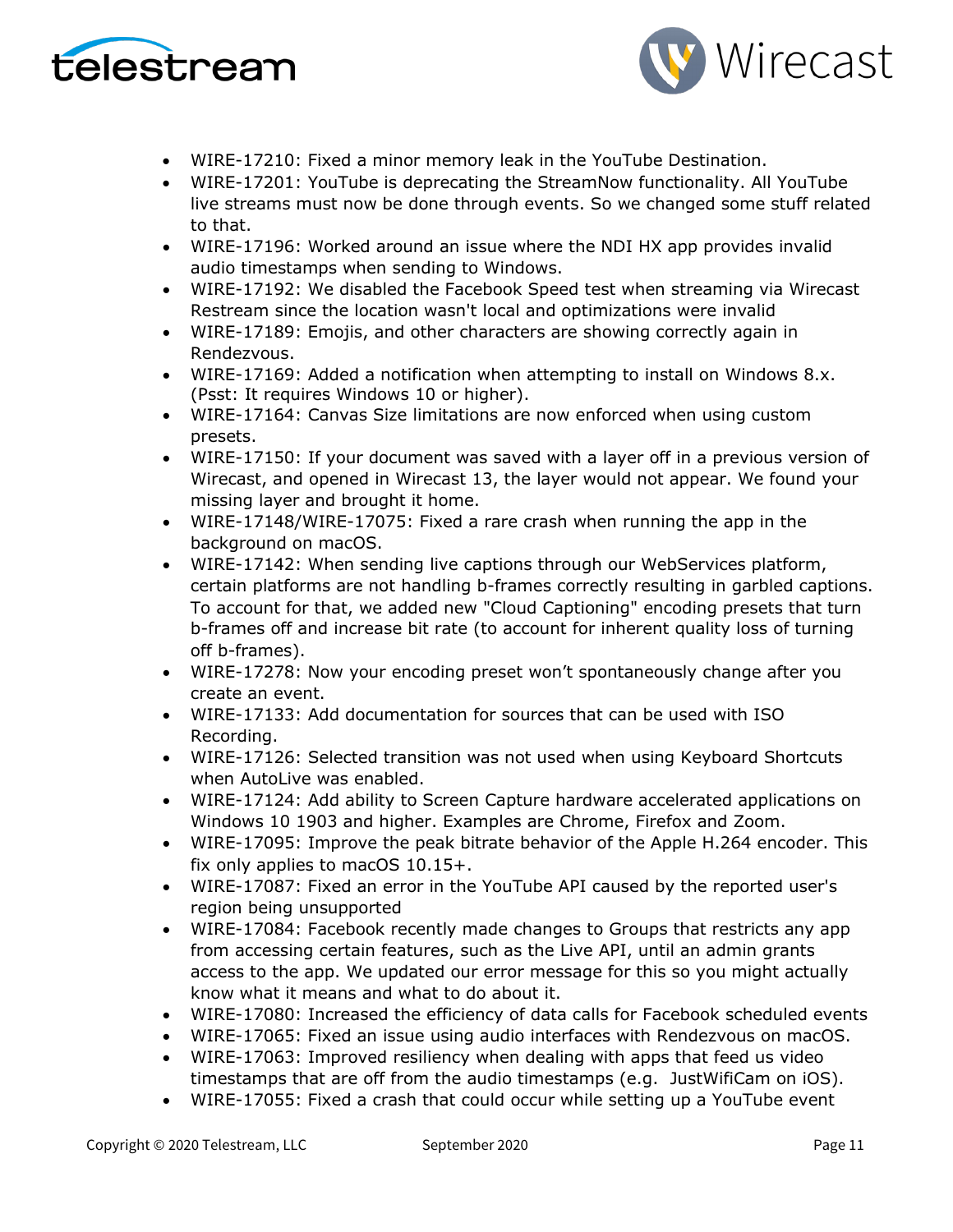



- WIRE-16994: There were some unnecessary horizontal scroll bars on Windows that we removed. Now you won't be tempted to scroll when you can't.
- WIRE-16973: Made some under-the-hood fixes to reduce CPU on Mac
- WIRE-16963/WIRE-16904: Fixed an issue where sources on your Live and Preview would scale to 1/4 when dragging your document from one monitor to another on macOS.
- WIRE-16924: Added trace logs to improve our ability to track errors to YouTube streaming.
- WIRE-16917: Fixed issue where icons in the Main Shot Display were not handled consistently across audio sources and in some cases were not respecting the addition/removal of layers containing audio
- WIRE-16912: Fixed a horizontal misalignment of Bitrate in the Output Statistics
- WIRE-16911: Fixed horizontal alignment of Channel in the Rendezvous Audio Mixer in certain languages.
- WIRE-16910/WIRE-16905/WIRE-16903 /WIRE-16707/WIRE-16784: Fixed a variety of missing translations.
- WIRE-16908: Made our error message more understandable if you were to select Live Captions without having Telestream Cloud Settings selected.
- WIRE-16907/WIRE-16826: Fixed a couple of error messages that were displaying incorrectly, especially when in dark mode.
- WIRE-16906: Fixed text overflow in the Keyboard Shortcuts Preferences Pane in certain languages.
- WIRE-16869: Made some changes to the YouTube destination to more elegantly handle accounts that don't have pre-existing events
- WIRE-16835: Fixed the layout of our Support Assistant in several languages.
- WIRE-16825: Fixed a rare hang when exiting to Multiviewer while ingesting a BlackMagic source.
- WIRE-16820: Added CPU data to the trace log on exit.
- WIRE-16811: Added a manual configuration option for audio sample rate that will let you pick the value that matches your incoming source. (Note: you can only configure the audio sample rate when automatic format detection is disabled. We do this to prevent people (we won't name names) who don't know what they're doing, to set it to 196kHz - because they may think bigger is better - and then call support or get stuck because they don't understand what's happening. So, yeah. We're restricting this for your own good. When format detection is enabled, we assume the audio is 48 kHz.)
- WIRE-16799: Crash when declining a macOS prompt to install Osaka font.
- WIRE-16779: Fixed a crash that would occur when stopping two live streams to Twitter/Periscope.
- WIRE-16778: Fixed an issue playing audio from WASAPI devices.
- WIRE-16776: We've taken some extraordinary measures to ensure that web stream sources stay connected and don't freeze in Wirecast - even if they restart, end, enter an error state or we stop receiving data for any number of reasons. We now try our darnedest to reconnect.
- WIRE-16768: Output Settings UI has some minor alignment issues on macOS.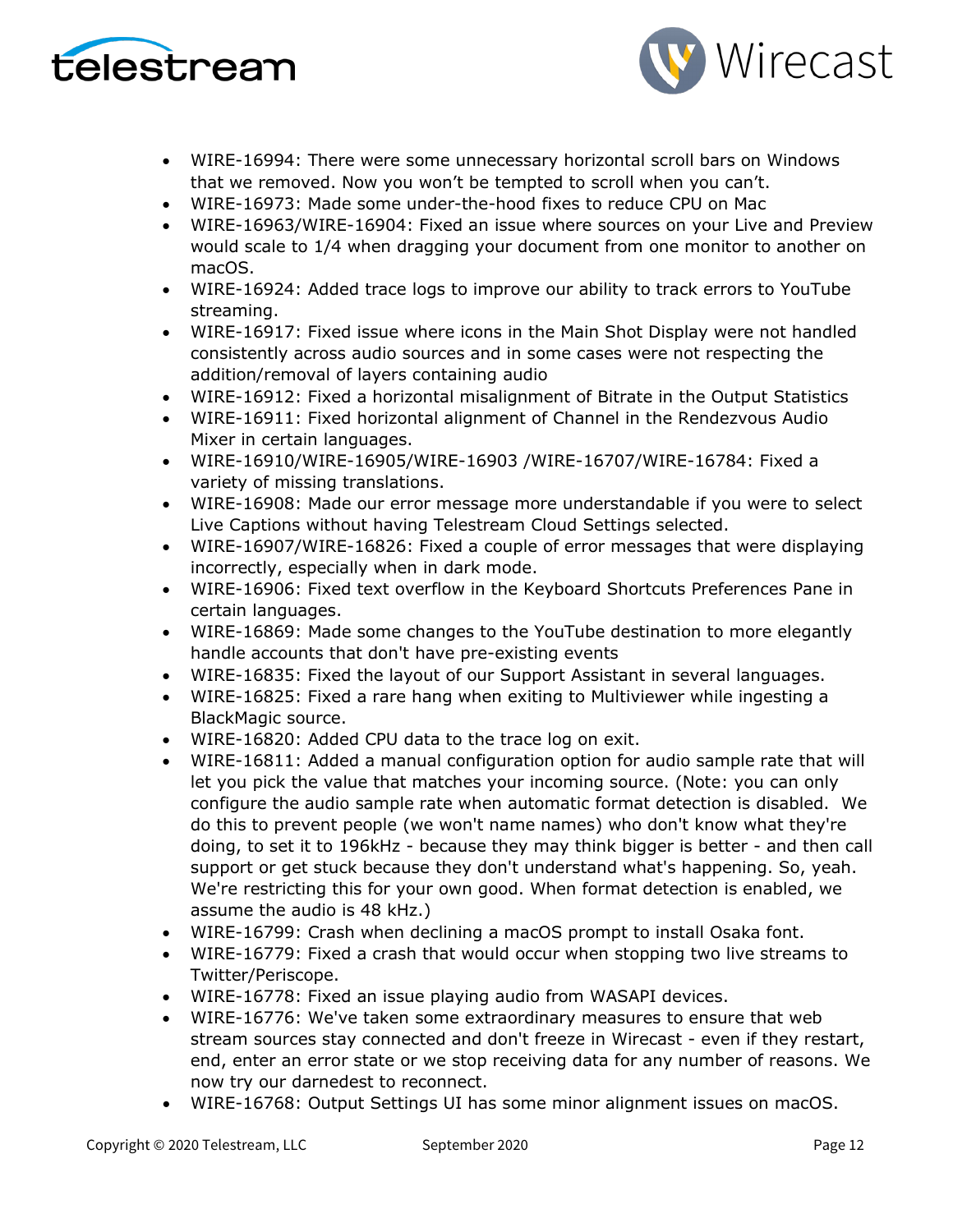



- WIRE-16763: Fixed a crash that could occur if you had a hotkey with no name, and you right-clicked a shot.
- WIRE-16762: Fixed an issue that could occur when using a source that produces JPEG frames, on a computer that is not fast enough to decode them in real-time. The result was a backlog of frames that would cause the source's video to be delayed and out of sync with any live audio. (This could've also happened when deinterlacing video from a task source (though less likely since deinterlacing is relatively quick).
- WIRE-16760: Wirecast was trying to use deselected/unused output destinations when Live Captions was selected. It won't do that anymore.
- WIRE-16747: Fixed our copyright date in the About window.
- WIRE-16745: Flash is dead. We're not going to warn you that it's not installed anymore.
- WIRE-16713: Reconfigured NDI Output to avoid "clocking" the output which was intended to help file-based outputs but effectively slowed down real-time sources, resulting in for example, dropped frames at 1080p60.
- WIRE-16694: Reconfigured NDI Output, which effectively improved several issues- one of which was an observed A/V sync issue on NDI Out.
- WIRE-16684: Fixed an issue that cause no video from the Logitech B910 when using Motion JPEG.
- WIRE-16643: The option to move a shot from a Playlist back to the Main Shot list… is back.
- WIRE-16627: Fixed an issue where Scheduled Events in YouTube were going live immediately.
- WIRE-16613: Restored the ability for keyboard navigation in dialog boxes on macOS.
- WIRE-16611: The Source Properties Panel is now labeled with the type of source
- WIRE-16588: Fixed some artifacts that could appear when interacting with your document.
- WIRE-16457/ WIRE-15874: Implemented auto-reconnect for webstream sources if they unexpectedly disconnect
- WIRE-16424: Wirecast no longer crashes when Windows Defender's Controlled Folder Access is enabled
- WIRE-16306: Fixed an issue where you could drop frames after enabling Chroma Key.
- WIRE-16237: Fixed an issue that would cause NVENC encoding to fail on certain laptops with dual GPUs.
- WIRE-16124: Another scaling-related fix: Certain templates are no longer skewed
- WIRE-16020: Fixed it so that frames are no longer being dropped on certain transitions.
- WIRE-15781: Now, modifying the canvas size does not cause the Multiviewer to stop updating.
- WIRE-15729: Now, when an ISO/replay recording's source becomes unavailable, the recording stops and must be manually restarted. User is informed of the stoppage via the status bar.